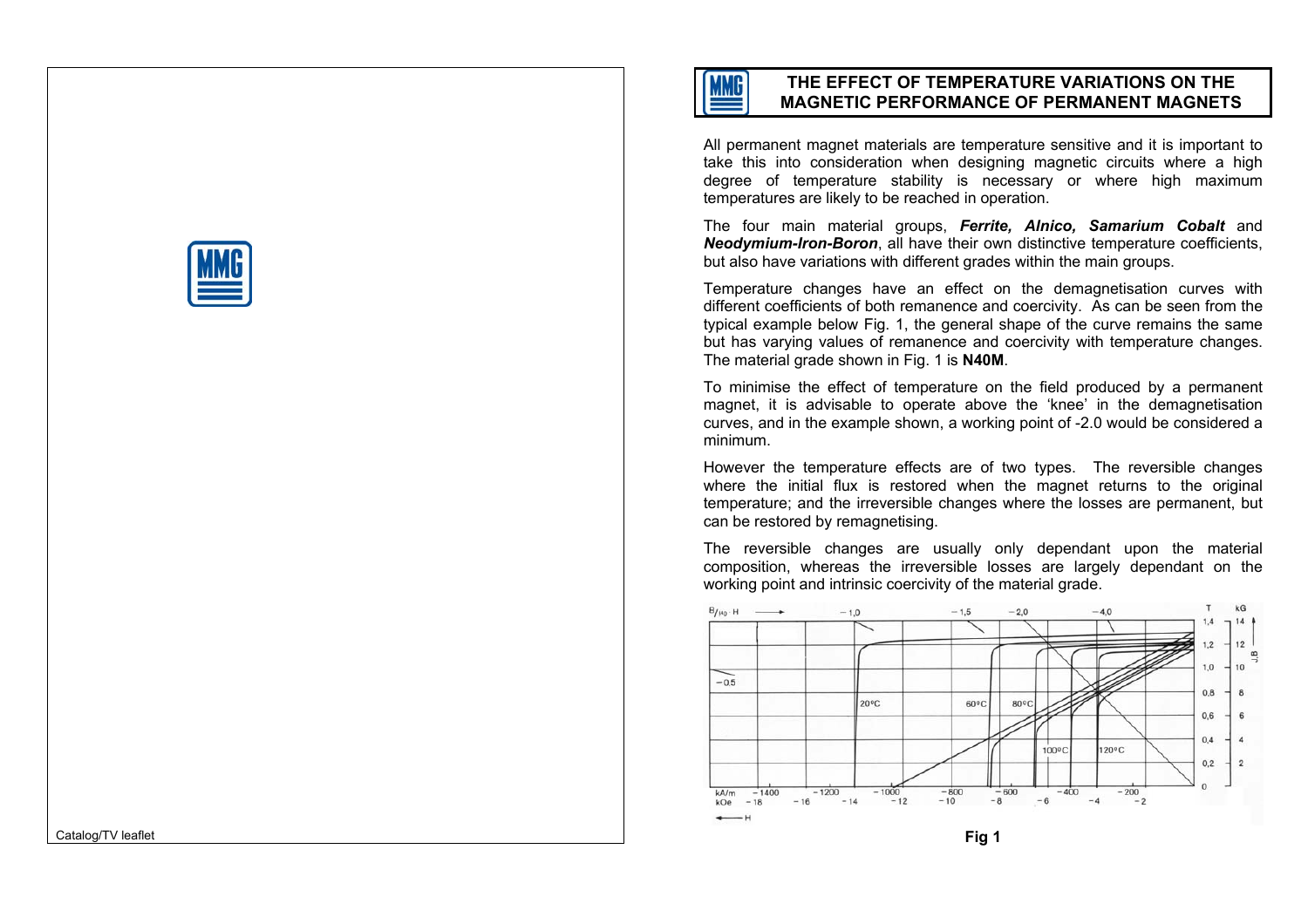Typical changes of remanence Tk(Br) in the temperature range 20-100ºC are shown in the following table, together with the normal maximum working and approximate Curie temperatures for five major material groups:

| Material       | Tk(Br)        | Maximum<br>working Temp. | Approximate<br>Curie Temp. |
|----------------|---------------|--------------------------|----------------------------|
| <b>FERRITE</b> | $-0.19\%$ /°C | $250^{\circ}$ C          | $450^{\circ}$ C            |
| <b>ALNICO</b>  | $-0.02\%$ /°C | $550^{\circ}$ C          | 760°C                      |
| SmCo (1:5)     | $-0.04\%$ /°C | $250^{\circ}$ C          | 720°C                      |
| SmCo (2:17)    | $-0.03\%$ /°C | $300^{\circ}$ C          | 800°C                      |
| NdFeB (N35)    | $-0.11\%$ /°C | $80^{\circ}$ C           | $310^{\circ}$ C            |
| NdFeB (N35M)   | $-0.11\%$ /°C | $100^{\circ}$ C          | $310^{\circ}$ C            |
| NdFeB (N35H)   | $-0.11\%$ /°C | 120°C                    | $310^{\circ}$ C            |
| NdFeB (N35SH)  | $-0.11\%$ /°C | $150^{\circ}$ C          | $320^{\circ}$ C            |
| NdFeB (N35UH)  | $-0.11\%$ /°C | $180^{\circ}$ C          | $330^{\circ}$ C            |

|  | . . |  |  |
|--|-----|--|--|
|--|-----|--|--|







**SmCo 1:5** 



**SmCo 2:17**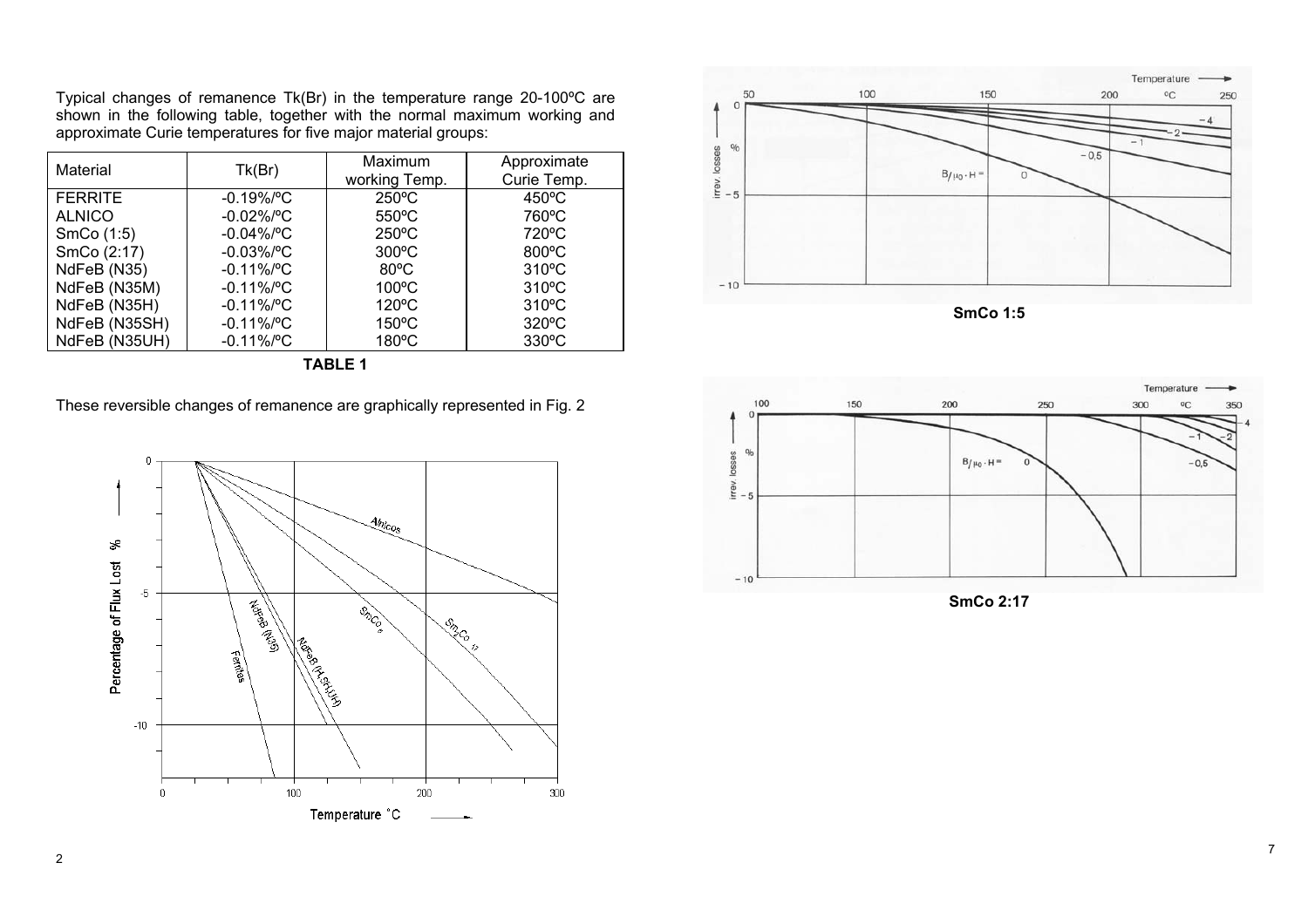



## **N35UH**

#### **Irreversible Losses**



As previously stated, to achieve the minimum effect from temperature changes in a magneti c circuit, it is necessary to establish as accurately as possible, the working point of the magnet to be used. A simple curve showing the irreversi ble losses for N35 grade NdFeB at various working points is shown in Fig. 3. The working point (B/ $\mu$ <sub>o</sub>-H) for high coercive materials can be calculated by using the followin g method for a single discrete magnet with n o iron circuit.

- (1) Establish the L/D ratio of the magnet to be used, i.e. the magnetic length of the magnet divided by the diameter, or if a square or rectangular magnet is being used, D= $\sqrt{4Am/\pi}$  where Am is the magnet area.
- (2) Using this ratio, read across in Table 2 to arrive at the working point B/ $\mu_{\rm o}$ -H.

The L/D ratio and therefore the working point may be increased by either using a longer magnet assuming that the diameter is fixed, or by placing a ferrous body on the rear magneti c pole surface. This also has the effect of doubling the L dimension. (Thus a 10 m m diameter x 5 mm thi ck magnet with a ferrous b acking plate will have the same working point and therefore provide the same flux as a magnet 10 m m diameter by 10 mm long).

As can be seen from Fig. 3, the higher the working point, the lower will be the irreversi ble losses at elevated temperatures. Irrev ersibl e loss curves for other NdFeB and SmCo grades are sho wn on pages 5,6 & 7. Note that for NdFeB, these curves are similar for all energy grades within a temperature grade (H,SH, etc), i.e. the percentage l oss for N40H will be the same as for N30H. The upper temperature limit for NdFeB grades is quoted for a working point of 1.4 (L/D ratio of 0.7).